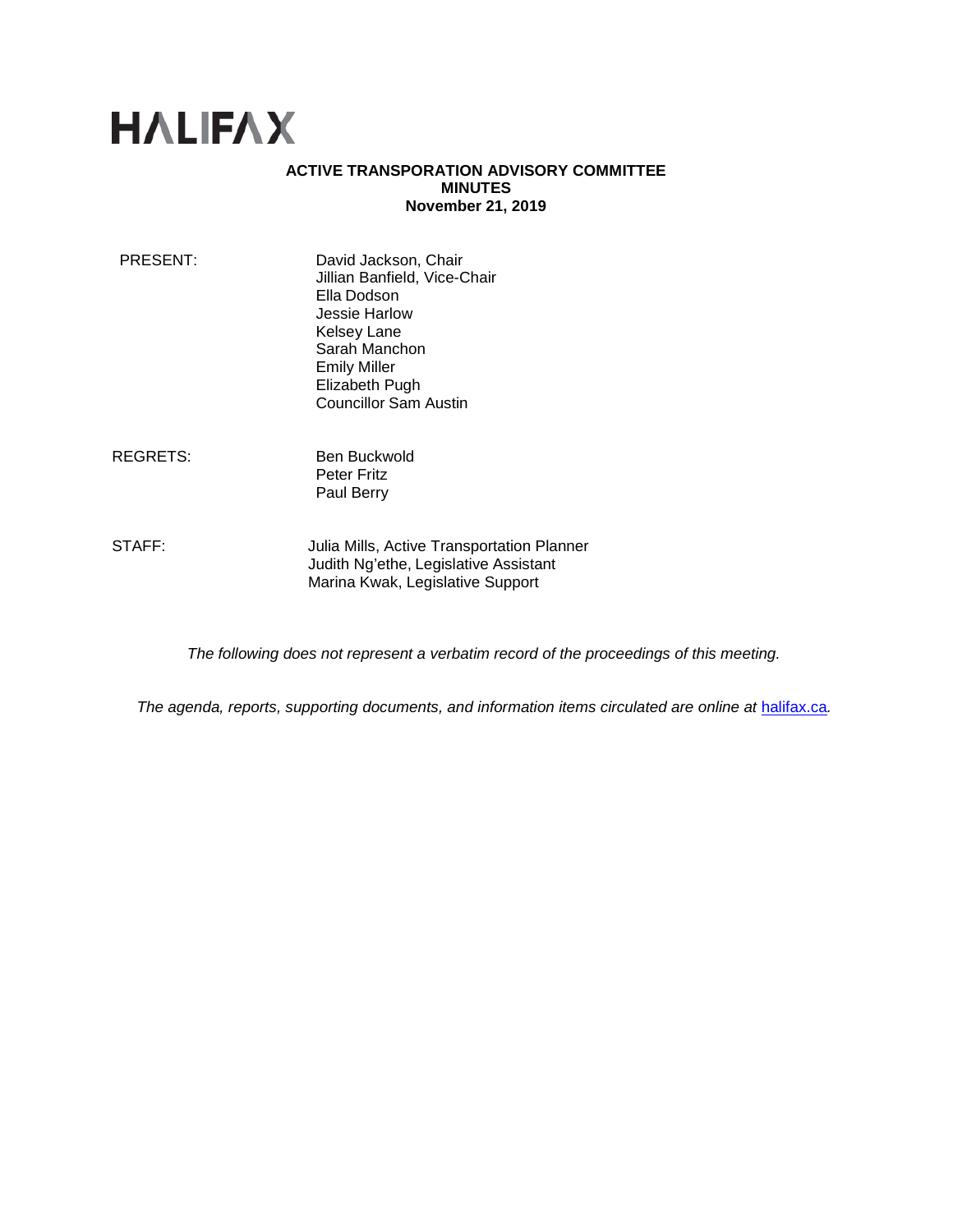*The meeting was called to order at 4:45 p.m. and adjourned at 6:08 p.m.*

# **1. CALL TO ORDER**

The Chair called the meeting to order at 4:45 p.m. in Halifax Hall, 2<sup>nd</sup> Floor, City Hall, 1841 Argyle Street, Halifax.

## **2. APPROVAL OF MINUTES – October 17, 2019**

MOVED by Councillor Austin, seconded by Emily Miller

## **THAT the minutes of October 17, 2019 be approved as presented.**

## **MOTION PUT AND PASSED.**

## **3. APPROVAL OF THE ORDER OF BUSINESS AND APPROVAL OF ADDITIONS AND DELETIONS**

MOVED by Ella Dodson, seconded by Kelsey Lane

## **THAT the agenda be approved as presented.**

## **MOTION PUT AND PASSED.**

**4. BUSINESS ARISING OUT OF THE MINUTES – NONE**

## **5. CALL FOR DECLARATION OF CONFLICT OF INTERESTS – NONE**

## **6. CONSIDERATION OF DEFERRED BUSINESS – NONE**

#### **7. CORRESPONDENCE, PETITIONS & DELEGATIONS**

#### **7.1 Correspondence**

The Legislative Assistant noted that the Committee received correspondence from Joanne Corbett on behalf of the Friends of Schmidtville Heritage Community Group and Halifax Cycling Coalition and these items of correspondence were circulated to the Committee.

#### **7.2 Petitions - None**

#### **7.3 Presentations - None**

## **8. REPORTS/ DISCUSSION/ UPDATES**

#### **8.1 Staff**

## **8.1.1 Staff Presentation on the Bedford-Sackville Greenway Corridor Project**

The following was before the Active Transportation Advisory Committee:

• A presentation by Ellen Dalton, Principal Project Engineer, DesignPoint Engineering and Surveying, on the Bedford-Sackville Greenway Corridor Project

The Chair invited Ellen Dalton to make a presentation. Dalton noted that currently, there are two existing greenway facilities connecting the communities of Bedford and Sackville; the Bedford-Sackville Connector Greenway and the Fort Sackville Walkway. Dalton informed the Committee that the objective of the project is to complete an audit of existing greenway facilities, identify improvements and extension options and develop a 30% design. Dalton gave an overview of the audit results and the results of the two rounds of public engagement. Dalton concluded the presentation by setting out the next steps, including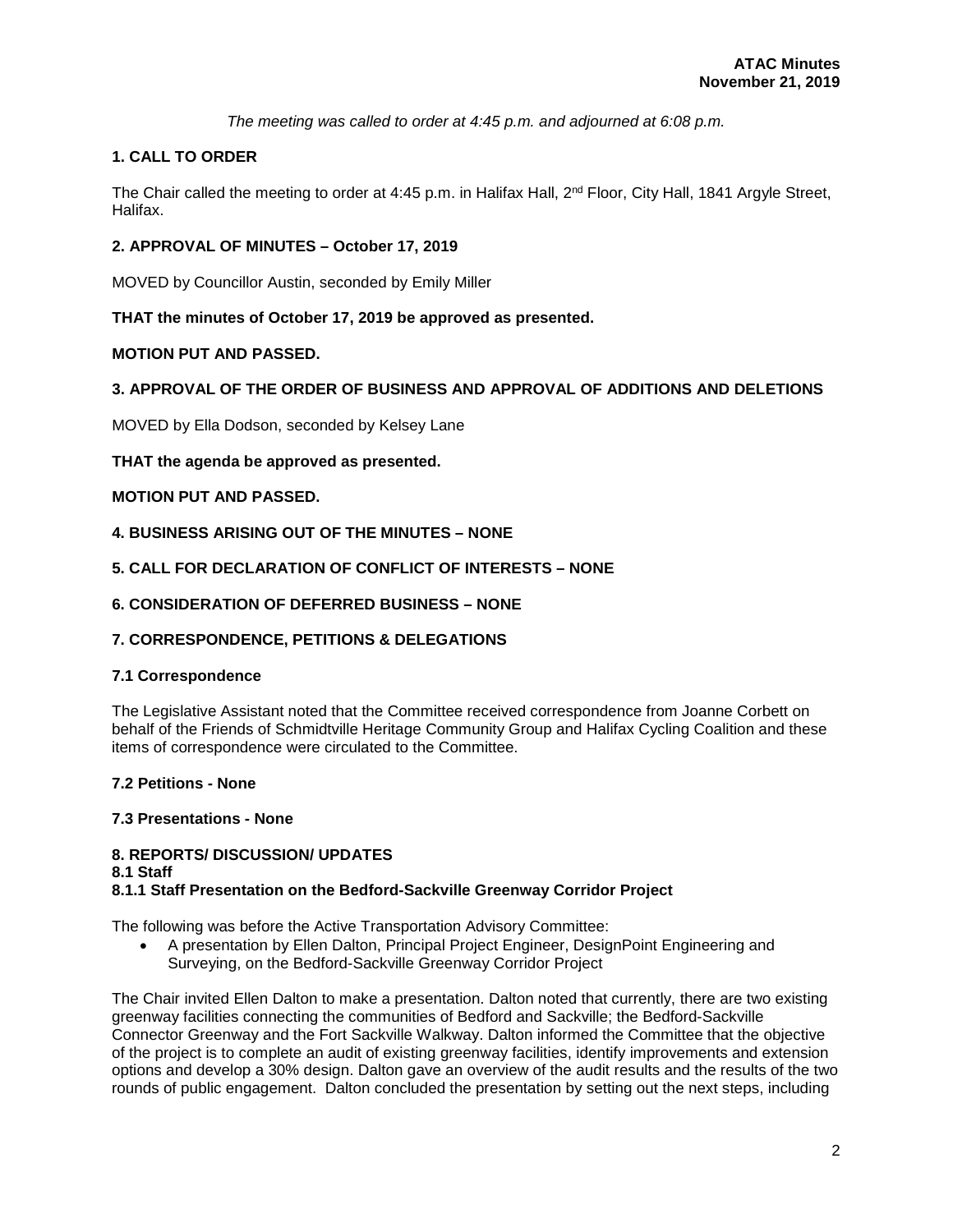preparation of the report with recommended options and development of a 30% design of the two extensions.

Dalton responded to questions from the Committee regarding alternative highway crossing points, what making the trail a Triple 'A' facility would comprise of and paving of the trail and anticipated maintenance costs.

## **8.1.2 Staff Presentation on the Dutch Village Road Complete Streets Project**

The following was before the Active Transportation Advisory Committee:

• A staff presentation dated November 21, 2019

Leen Romaneh, Transportation Planner, Strategic Transportation Planning, provided a staff update on the Dutch Village Road Complete Streets Project. Romaneh gave a background of the project rationale, the existing conditions and the proposed changes, including an improved pedestrian realm and raised protected bicycle lanes on both sides of the street. Romaneh concluded the presentation by mentioning that the recommendation report will be forwarded to the Transportation Standing Committee and therefater Regional Council in early 2020.

The Committee provided the following feedback:

- Consideration should be given to completing the bump out near the Common Roots farm at Bayers Road, as soon as possible
- Fine tuning of the proposed changes to the intersection is required
- Consideration should be given to paving the pathway to Shoppers Drug Mart at the Joseph Howe Drive and Bayers Road intersection

Romaneh responded to questions from the Committee and noted that cross rides will be considered as part of the detailed design stage.

#### **8.1.3 Active Transportation Group Update**

Julia Mills, Active Transportation Planner, provided a verbal update on work being undertaken by the Active Transportation Group noting that:

- On the Northend-Westend local street bikeway project, a series of pop-up engagement events have been hosted in each neighbourhood and a report on the feedback will be posted online in the coming weeks, with final recommended designs being submitted to Regional Council in early Spring, 2020
- On the mid-town bikeways project, the second round of public engagement will be undertaken in early 2020 and will provide an opportunity for comment on proposed designs for the Welsford and Bell Road transitions
- Engagement with the community will be undertaken on the Africville active transportation connections project with the aim of determining preferred options to develop walking and cycling facilities that connect destinations in the Africville National Historic Site to the municipal sidewalk and street network
- On the rural AT framework, whose main objective is to evaluate active transportation needs in rural communities, three consulting firms have been invited to submit requests for proposals which will be evaluated in the next week with a project kick-off anticipated in December, 2019
- On the Bayers Lake business park active transportation plan, developing a functional active transportation plan and 30% design, three consulting firms will be invited to submit cost proposals with the aim of having the successful consultant chosen in December, 2019 for an early 2020 project kickoff
- Round 1 of public engagement on the Peninsula South Complete Streets project is being finalized later in the week